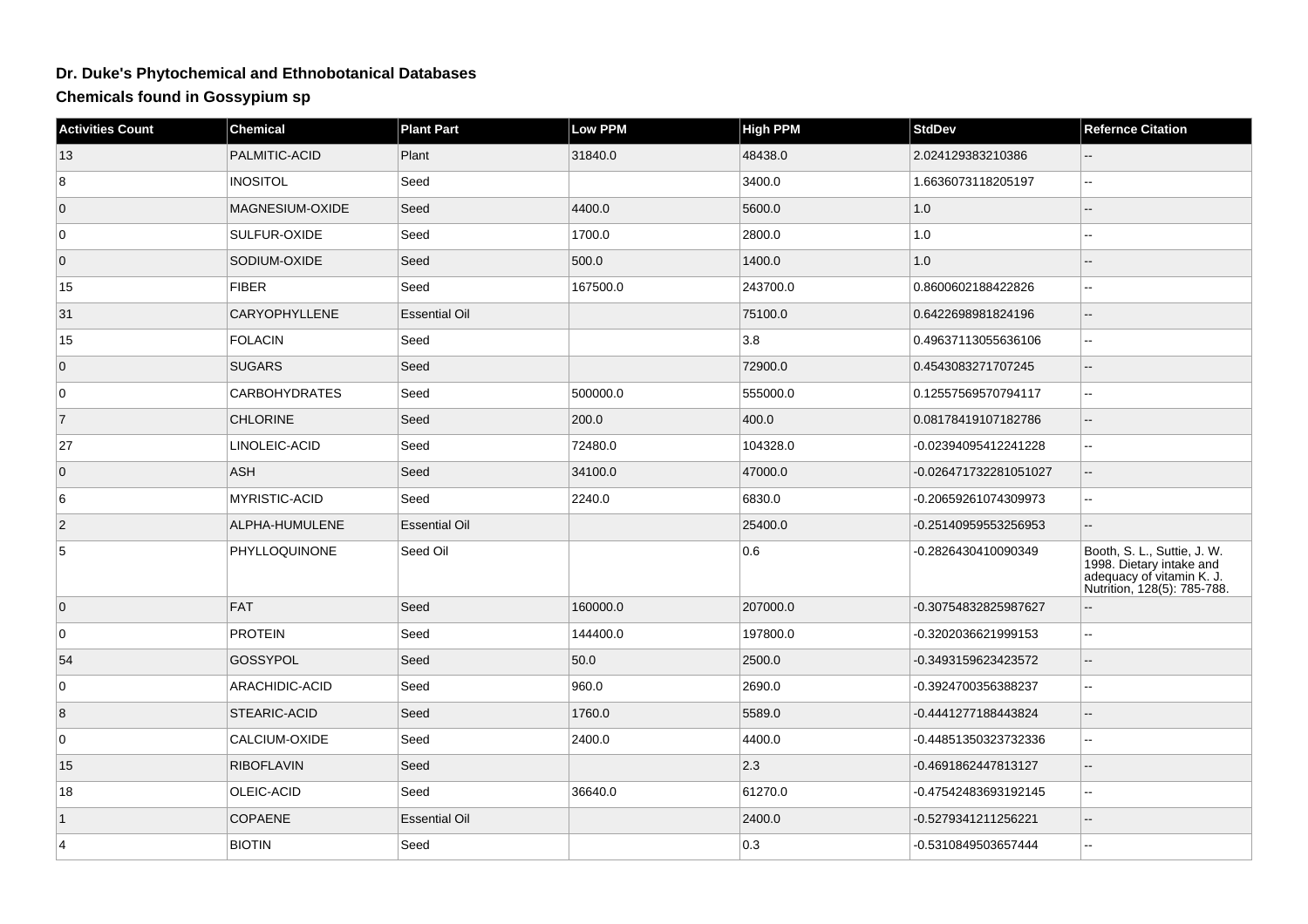| <b>Activities Count</b> | Chemical                    | <b>Plant Part</b>    | <b>Low PPM</b> | High PPM | <b>StdDev</b>       | <b>Refernce Citation</b> |
|-------------------------|-----------------------------|----------------------|----------------|----------|---------------------|--------------------------|
| $\overline{0}$          | <b>WATER</b>                | Seed                 | 67700.0        | 87700.0  | -0.5368818995918845 | $\overline{\phantom{a}}$ |
| 11                      | PANTOTHENIC-ACID            | Seed                 |                | 11.0     | -0.6015458286550688 | $\mathbf{u}$             |
| 39                      | <b>NIACIN</b>               | Seed                 |                | 16.0     | -0.8048100092621951 | $\overline{\phantom{a}}$ |
| 31                      | <b>THIAMIN</b>              | Seed                 |                | 3.2      | -0.8074004182040649 | $-$                      |
| $\vert$ 4               | <b>CADINENE</b>             | <b>Essential Oil</b> |                | 2400.0   | -0.889981483483212  | $\overline{\phantom{a}}$ |
| $\vert$ 1               | CELLULOSE                   | Seed                 |                | 21500.0  | -0.9565386633127568 | $\sim$                   |
| $\overline{0}$          | POTASSIUM-OXIDE             | Seed                 | 9400.0         | 10700.0  | $-1.0$              | $\overline{\phantom{a}}$ |
| 43                      | PYRIDOXINE                  | Seed                 |                | 0.9      | -1.1772040233700278 | $\sim$                   |
| 35                      | <b>TANNIN</b>               | Stem                 |                | 17700.0  | -1.3573651317646305 | $\overline{\phantom{a}}$ |
| 0                       | PECTINS                     | Seed                 |                | 4100.0   | -1.3970013970020958 | $\ddotsc$                |
| $\overline{0}$          | CERYL-ALCOHOL               | Root                 |                |          |                     | $\overline{\phantom{a}}$ |
| 21                      | (-)-EPIGALLOCATECHIN        | Stem                 |                | 40.0     |                     |                          |
| $\overline{0}$          | <b>GUAIENE</b>              | <b>Essential Oil</b> |                | 10200.0  |                     |                          |
| 3                       | BETA-PHELLANDRENE           | Plant                |                |          |                     | $\sim$                   |
| $\overline{0}$          | <b>TOCOPHEROLS</b>          | Oil                  |                | 900.0    |                     |                          |
| 0                       | DOTRIACONTANOL              | Leaf                 |                |          |                     | $\sim$                   |
| $\overline{0}$          | CEROTINIC-ACID              | Flower               |                |          |                     | $-$                      |
| 0                       | (-)-CATECHIN                | Stem                 |                | 40.0     |                     |                          |
| 6                       | QUERCIMERITRIN              | Flower               |                |          |                     |                          |
| 0                       | <b>GOSSYPURPURIN</b>        | Seed                 |                |          |                     |                          |
| 9                       | <b>BETA-AMYRIN</b>          | Plant                |                |          |                     |                          |
| $\vert$ 1               | <b>RAFFINOSE</b>            | Seed                 |                |          |                     |                          |
| 25                      | P-COUMARIC-ACID             | Plant                |                |          |                     |                          |
| 9                       | DELPHINIDIN                 | Plant                |                |          |                     |                          |
| 8                       | LACTIC-ACID                 | Seed                 |                |          |                     |                          |
| 0                       | (-)-CARYOPHYLLENE           | <b>Essential Oil</b> |                | 75100.0  |                     |                          |
| $\overline{0}$          | QUERCETIN-3-<br>SOPHOROSIDE | Flower               |                |          |                     |                          |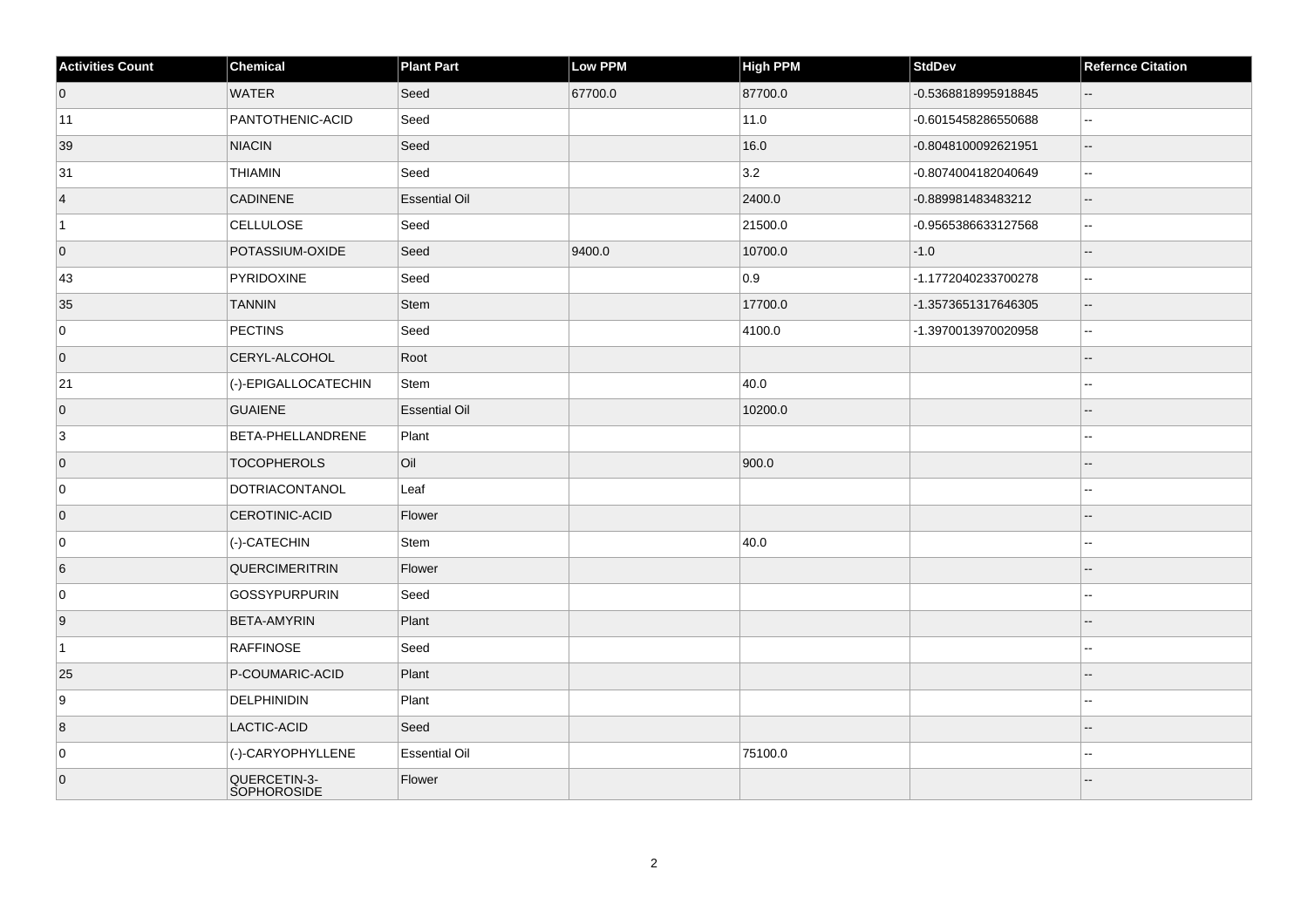| <b>Activities Count</b> | Chemical                      | <b>Plant Part</b>    | Low PPM | High PPM | <b>StdDev</b> | <b>Refernce Citation</b> |
|-------------------------|-------------------------------|----------------------|---------|----------|---------------|--------------------------|
| 0                       | D-BETA-BISABOLOL              | Plant                |         |          |               |                          |
| $ 2\rangle$             | L-LIMONENE                    | Plant                |         |          |               | --                       |
| 0                       | <b>CARYOPHYLLENEPOXIDE</b>    | Plant                |         |          |               |                          |
| $ 2\rangle$             | QUERCETIN-3'-GLUCOSIDE Flower |                      |         |          |               |                          |
| 54                      | GOSSYPOL                      | Oil                  | 500.0   | 7000.0   |               | ۵.                       |
| 6                       | OCTACOSANOL                   | Plant                |         |          |               |                          |
| 7                       | CYCLOARTENOL                  | Flower               |         |          |               |                          |
| 75                      | KAEMPFEROL                    | Flower               |         |          |               |                          |
| 0                       | GALLOCATECHIN                 | Stem                 |         | 40.0     |               |                          |
| 176                     | QUERCETIN                     | Plant                |         |          |               |                          |
| 0                       | GOSSYFULVIN                   | Seed                 |         |          |               | ۵.                       |
| $\overline{0}$          | ALUMINUM-OXIDE                | Seed                 | 100.0   | 600.0    |               |                          |
| $\overline{2}$          | <b>OCIMENE</b>                | Plant                |         |          |               | --                       |
| 7                       | <b>CYANIDIN</b>               | Plant                |         |          |               |                          |
| 22                      | ISOQUERCITRIN                 | Flower               |         |          |               |                          |
| $6\overline{6}$         | EPIGALLOCATECHIN              | Stem                 |         | 40.0     |               |                          |
| 0                       | GOSSYCAERULIN                 | Seed                 |         |          |               | --                       |
| 28                      | ALPHA-PINENE                  | Plant                |         |          |               |                          |
| 0                       | NICOTIFLORIN                  | Plant                |         |          |               | --                       |
| $\overline{0}$          | <b>ISOASTRAGALIN</b>          | Plant                |         |          |               |                          |
| 43                      | CATECHIN                      | Stem                 |         | 40.0     |               |                          |
| 11                      | ALPHA-PHELLANDRENE            | Plant                |         |          |               |                          |
| 0                       | CIS-GAMMA-BISABOLOL           | <b>Essential Oil</b> |         |          |               |                          |
| $\overline{0}$          | <b>IRON-OXIDES</b>            | Seed                 | 200.0   | 300.0    |               |                          |
| 0                       | BISABOLENEOXIDE               | Plant                |         |          |               |                          |
| $\overline{0}$          | SILICON-OXIDE                 | Seed                 | 1200.0  | 3900.0   |               |                          |
| 0                       | CHRYSANTHEMIN                 | Flower               |         |          |               |                          |